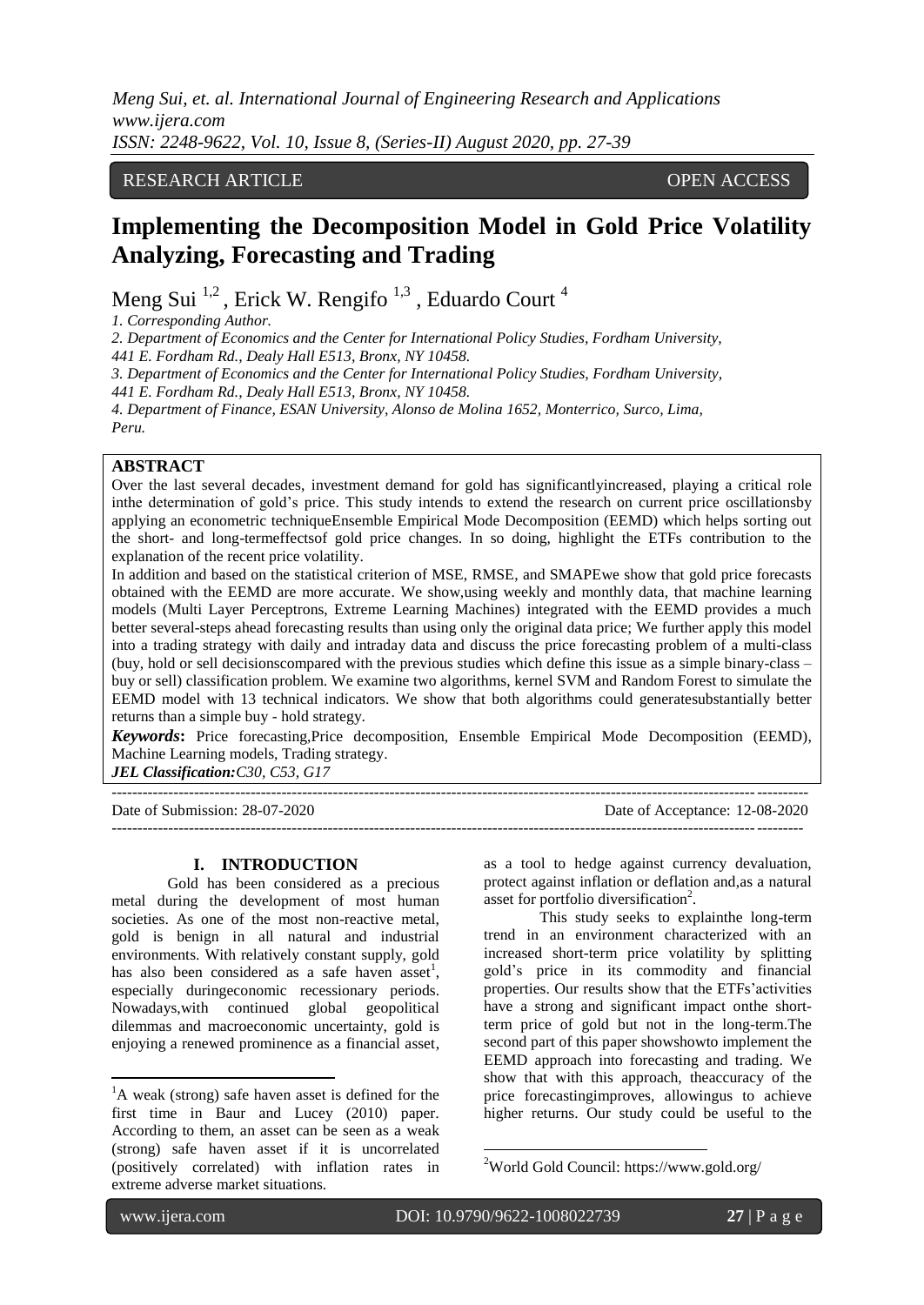portfolio manager and national government in terms ofrisk reduction (hedging) and investment decision making.

Unlike fiat currency or other assets, gold has an intrinsic value as a precious metaland can maintain its value throughout time. Gold, as a financial instrument, is used by individuals and firmsas a store of wealth, to preserve and pass on their wealth from one generation to another. As a commodity product, gold also has electrical conductivity properties with a high corrosion resistance rate (Tully and Lucey,2007). Given these properties, gold is widely used in modern technologies that include the fabrication of electronics, telecommunications, dentistry, and chemicals.

Seen as a traditional store of value, gold is traded primarily in dollars. The strength of dollar is found to be a strong short-term determinant of gold's price (Sjaastad, 2008; Tully and Lucey, 2007; Levin and Wright, 2006; Kaufman and Winters, 1989). The correlation between gold and US dollar strength is opposite for most of the time. When the value of the dollar falls (depreciates) against other currencies (from 1998 to 2008), people turntowards gold, which drives up its price. Gold price nearly tripled, reaching the \$1,000 per ounce milestone in 2008 and hitting around the \$1800 mark in 2012. After bottoming at \$1050 per ounce in 2015, the price of gold rallied to \$1365 per ounce in July 2016 and has been traded in a range between \$1200 and \$1500 per ounce thereafter during the last three years.



represents the gold price in dollars, the red line (right axis) shows the trade weighted dollar index;Source: ICE Benchmark Administration Limited (IBA)

Historically, gold has served as both a legitimate hedge against inflation(Ghosh et al., 2004; Adrangi, Chatrath and Raffiee, 2003; Worthington and Pahlavani, 2007) and as an integral part of a diversified investment portfolio with negative correlation to the most of other equity assets.Baur and Lucey (2010) mentioned that gold, as an alternative investment, should be allocated to the portfoliosto improve the expected portfolio return and mitigateitsrisk.

Jewelry is gold's largest demand component. Based on Bloomberg data, jewelry accounts for more than half of the total gold's demand (commodity property). Investments for physical gold (bar and coin) and exchange-traded funds follow at around 30% (monetary property).Finally, net central-bank buying comes to around 10%.Gold holds its value not only during economic-financial uncertain times, but in times with high geopolitical uncertainty because people flock to gold when world tensions rise. This last property is of special interest in a world with continued global geopolitical and macroeconomic uncertainty, such as the one we are currently living on. In this sense, gold appeal as asafe haven asset and liquidity provider may shine bright and lead to an increasing investment demand.

The rest of the paper is organized as follows. In Section 2, we present the literature on gold pricing and the macroeconomic drivers of the price of gold. In Section 3, we providethe motivation for using the EEMD (Ensemble Empirical Mode Decomposition) model for this research project, describe the data, and use the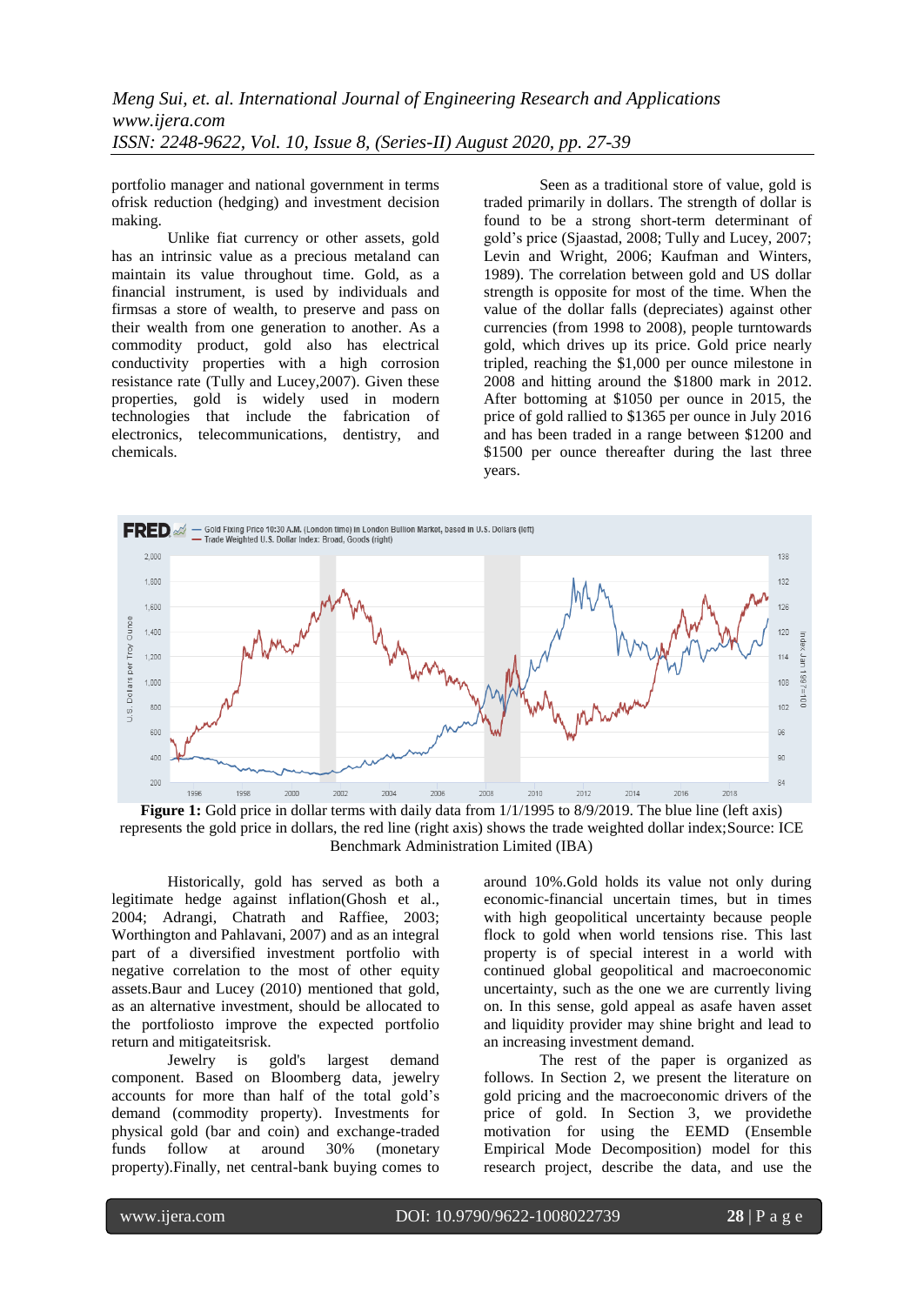decompositionmethod to analyze gold's price volatility and the price driverswithin different frequency ranges. The implication for using the EEMD model in price forecasting and daily tradingis presented in section 4and section 5. In the last section we present a summary of our main findings and some concluding remarks pertaining to future work.

# **II. LITERATURE REVIEW AND THE EEMD MODEL**

There are numerous researchersworking on quantitative models to forecast the price of gold (Baur, Beckmann and Czudaj, 2016; Aye et al., 2015); Others look for fundamental and intrinsic value of gold based on different micro or macro foundations(Bertus& Stanhouse, 2001; Bialkowski et al., 2015, Lucey and O'Connor, 2013).Moreover,other authors are testing the dynamic relationship between exchange rate, crude oil, gold commodity, and gold mining stock prices (Shahbaz, Balcilar and Ozdemir 2017; Batten et al., 2017). At this point however, the explanation of changes in gold prices is mixed.Gold price contains not only changes in the intrinsic value of gold from the laws of demand and supply but alsoit captures the concurrent changes in global exchange rates,(exchange rate hedge, Capie et al. 2005) as well it captures the effects from diverse sources of risk (geopolitical or country risks, for example).

In several studies, the gold price is assumed to be in steady state and, based on this, several authors try to estimate the standard price level under corner interior solution<sup>3</sup>. Dowd, K. (1997) derived a representative agent model than the one used by Mcdermott (1987) or Dowd and Sampson (1993). However, these authorsobtainedan inverse Gibson paradox<sup>4</sup> conclusion based on different assumptions. Bordo and Ellson (1985) studied gold price determination using simulationsderived from theoretical results. However, all these studies offer no explanation about neither the way price changes in the transition path nor reveal any evidence about price level behavior outside the steady state.

In another research approach price bubble testing heavily based on the use of the Markov regime-switching models, the ADF test gives mixed resultsin terms ofthe gold price bubbles existence. Bialkowski et al., (2015) use a set of macroeconomic drivers and find no speculative bubbles in the gold price which is consistent with Bertus and Stanhouse (2001) who also derive a gold's supply and demand model explicitly. However, these researchers contradict the findingsof Went et al., (2012), Homm & Breitung (2012) who find evidence supporting the existence of the gold price bubble hypothesis. Lucey and O'Connor (2013), take a deep dive and use the gold lease rate for the first time in the literature as a measure of fundamental value. However, these authors get conflicting results given different month lease rates. One reason for these contradictions is thatall these tests are based on certain assumptions for the fundamental determinant of the value of gold. As expected,the results are sensitive to the (unobserved) fundamental value specification.

In aforesaid literature, several models that are widely developed are usually based on the stationarity assumption of gold's price. However, the price of gold,same as other related financial indices, usually trends non-stationary (i.e. they have been trending over the last decades), meaning that it turns out that defining linear price relationships can generate spurious results. Besides, even though theequations used fits the data, the preselected functional forms are still subjective. Therefore, a challenge for research is to rule out the stationarity assumption constraints and to look for more light on dynamic issues to enable us to explain and forecast gold price with economic variables. Aiming to avoidlinear and stationary assumption as seen in traditional data analysis methods,we use a posteriori-defined statistics model, namely the Ensemble Empirical Mode Decomposition (EEMD), a method of temporal and spatial analysis based on Empirical Mode Decomposition (EMD)(Wu and Huang, 2005).

EMD was first introduced by Huang et al. (1998) and an approach entirely nonparametric (Huang et al. 2003). The method has been exhaustively tested and proved that, the EMD method could generate better results than those from any of the traditional analysis methods (for example Auto-regressive Integrated Moving average (ARIMA) process). Additionally, the EMDapproach canshow the true physical meanings of the examined data (Huang et al., 1996, 1998).

The frequent appearance of mode mixing<sup>5</sup> is the main inevitabledrawbackinthe EMD approach.

ī

1

**.** 

<sup>&</sup>lt;sup>3</sup>Tangency point as the optimal result, given constraints.

<sup>&</sup>lt;sup>4</sup>Gibson's Paradox states that interest rates are highly correlated to wholesale prices but had little correlation to the rate of inflation.

<sup>&</sup>lt;sup>5</sup>Mode mixing means that a single intrinsic mode function (IMF) either consists of signals of widely disparate scales or made of signals of a similar scale residing in different IMF components.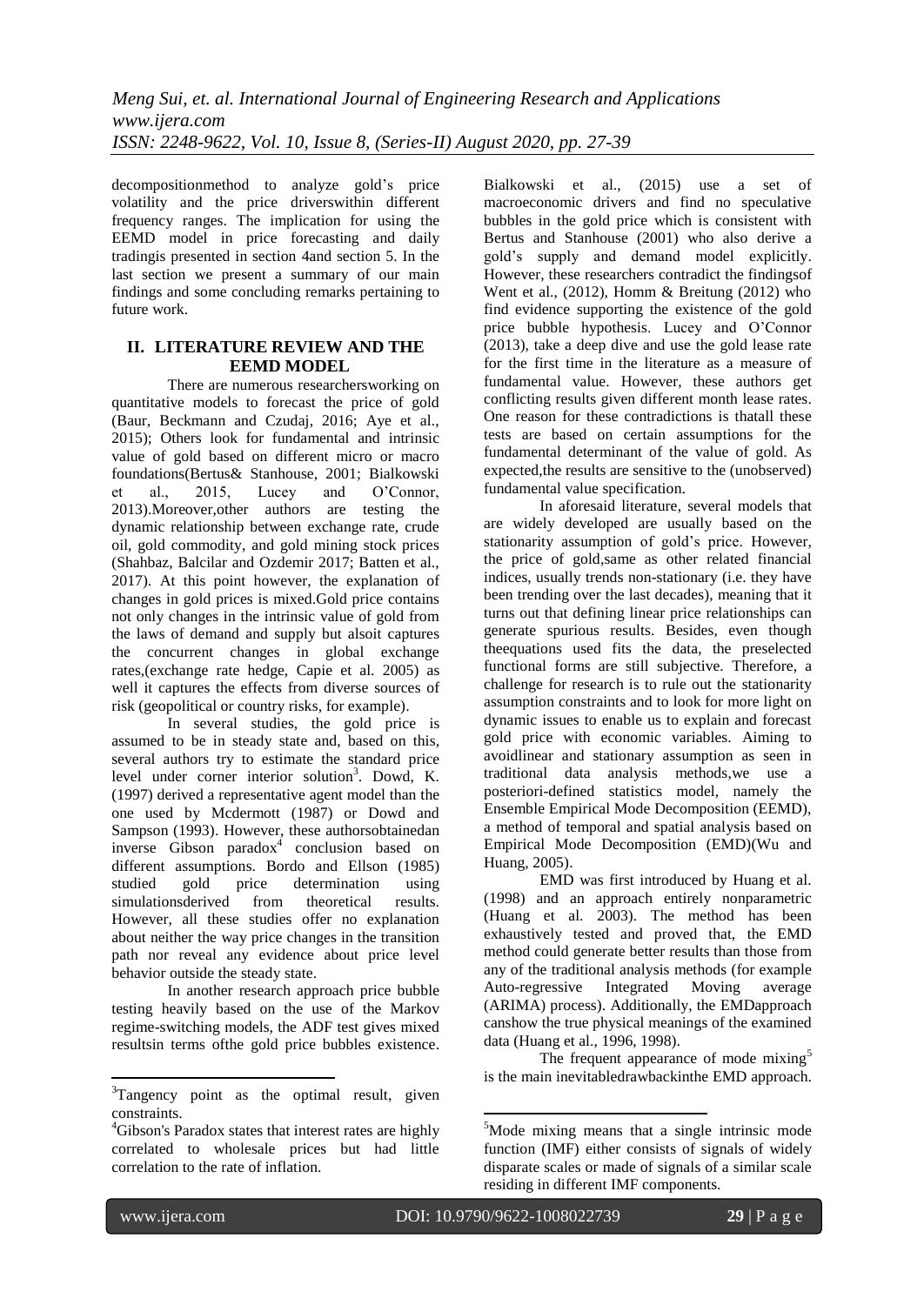It happensdue to signal intermittency, as discussed by Huang et al. (1996, 1998). To mitigate the scale separation problem without bringing in additionalsubjective assumptions, Wu and Huang (2004) extend EMD and proposed EEMD, which redefines the true intrinsic mode function (IMF) components as the mean of an ensemble of shifting procedure, each consisting of the signal plus a finite amplitude white noise, thus pertaining to the ensemble averages as the true intrinsic modes instead. The zero mean of the noise is averaged out over enough trials (Wu and Huang, 2005).

The first part of our research is closely related to Zhang et al. (2008), who used the EEMD approach to decompose and reconstruct crude oil price into three components: short-term fluctuations, supply-demand changes effect, and the trend. In this paper, we use the same model to sort out these various effects in gold price and then apply the decomposition results into forecasting and trading as shown in the second part of this paper. We also examine the short-term causality effect between ETF and gold price fluctuations.

# **III. METHODOLOGY AND INTERPRETATION**

Zhang et al. (2007) argue that the datadriven models including Auto-regressive Integrated Moving average (ARIMA), Autoregressive Conditional Heteroscedasticity (ARCH) or Vector Regressionsusually implement well in short term forecasting scheme, but fail to do so inthe explanation offundamental driving forces that move pricesand usually these models loss their long run forecasting power. Besides, it is subjective even if the dataset fits well with preselected function, as there lack of support that the experimental data follows the priori subjective selected functional forms.

This dilemma can be clarifiedwithEEMD approach. The core of the EEMD model is to decompose the price data into a set of independent intrinsic modes, each represented as an intrinsic mode function (IMF) with two criteria, the same number of extrema and zero-crossings or differencing at most by one. Each IMF at any time point is local zero meanaccording to Huang et al. (2003).

The IMFs contain the variable amplitude and frequency at different times. It is extracted through a sifting process from high frequency (shorter period) to low frequency (longer period). Therefore, this method can help with interpreting the different data properties within different time ranges and fluctuation frequencieswithout any priori subjective assumptions. In the EEMD approach, a different normal distribution random data series is added to the original dataset during each iteration procedure. The new data series is then decomposed toobtain IMFs. Then, the ensemble mean of the corresponding IMFs are the final results.Thus,the scales are naturally distinctwith the ensemble mean and the white noise will cancel itself out via ensemble averaging procedure. Refer to Huang et al.  $(2003)$  for complete details<sup>6</sup>.

Unlike normal goods, the price of gold has no apparent relationshipwith gold's demand and supply deficit records. The correlation between these two datasets is around -0.3 (from Q1 2010 to Q1 2019). As shown in figure 2, there is no clear path within these two parameters in between.





**Figure 2:** Gold Price with Supply & Demand Surplus/Deficit. Quarterly data from Q12010 to Q1 2019. Data corresponds to gold price in dollars showed on the left side in red; Gold supply minus demand (in Tonnes) showed on the right side in blue. Surplus (positive) means gold supply is above gold demand and vice versa.

### **3.1 Data and EEMD model decomposition**

We use monthly data from December 1969 to May 2019 (594 observations). The data was obtained from the World Gold Council. EEMD produces seven IMFs and one trend series from the original price dataset. A larger index of the IMFs represents lower frequency and larger amplitudes. This reflects the idea that the change in gold price is small and fast in high frequency data (short run) but large and slow in low frequency data (long run). The way to split the IMFs into high or low frequency categories is pointed out by Zhang et al. (2007), who use a boundary line with a t-test to identify each IMF. The split point is identified at which the mean

ī

**.** 

<sup>&</sup>lt;sup>6</sup>In this paper, we set the number of ensemble members to 100 and the standard deviation of white noise series is set to 0.1 as did in paper Wu and Huang, 2004, 2005; Zhang et al. 2008.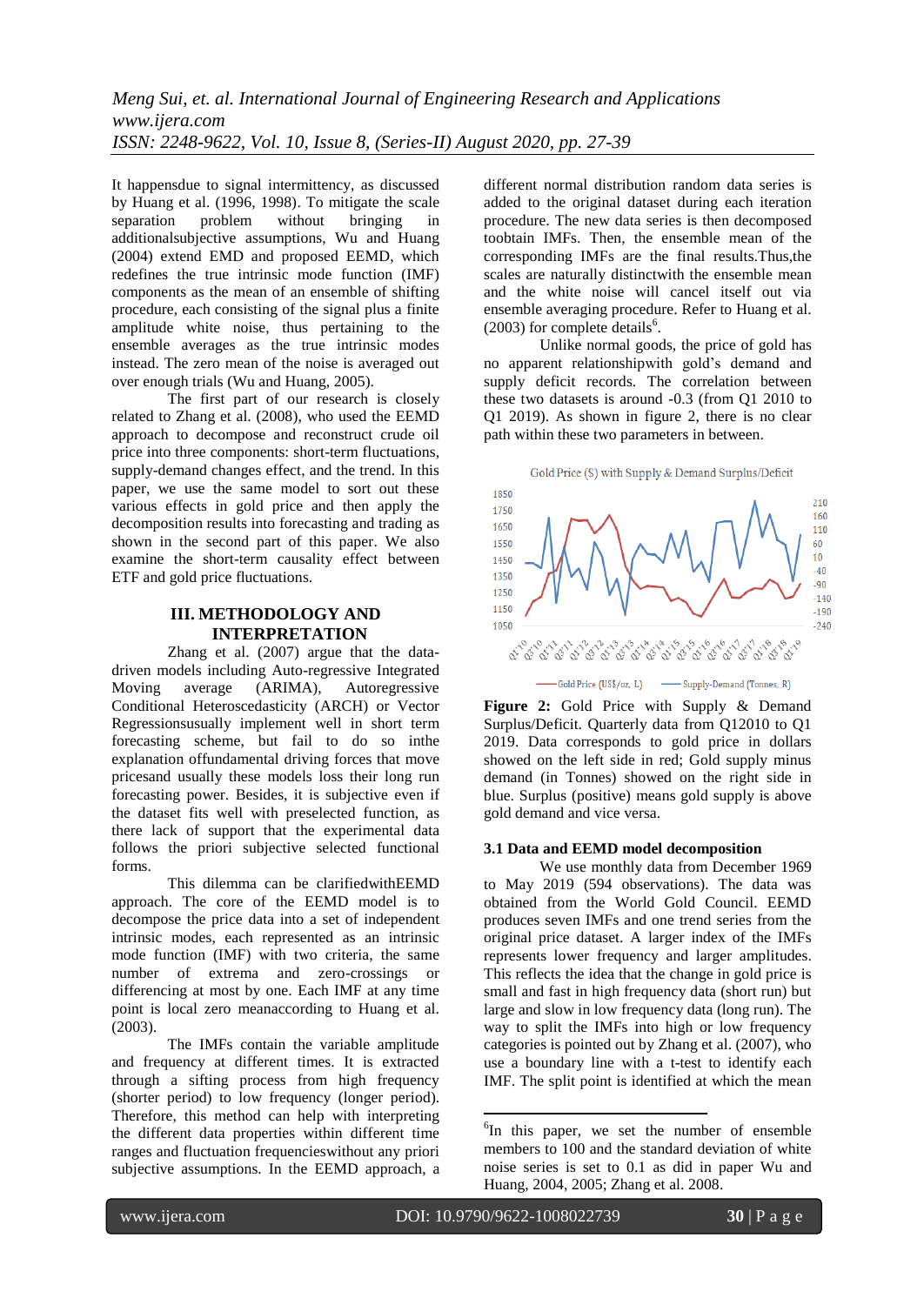value significantly departs from zero. Our results, based on this rule, show that the high frequency results have a range within around 1 year, and that low frequency results represent longer periods. In what follows, we combine IMF1 to IMF3 into high frequency series and IMF4 to IMF7 as low frequency series according to the 1-year breakpoint standard.



# **Gold Price Decomposition with EEMD Model**

**Figure 3:** Gold Price with Supply & Demand Surplus/Deficit. Quarterly data from Q12010 to Q1 2019. Data corresponds to gold price in dollars showed on the left side in red; Gold supply minus demand (in Tonnes) showed on the right side in blue. Surplus (positive) means gold supply is above gold demand and vice versa.

Through the EEMD method we can separate the price of gold into a small number of independent and meaningfulIMFs based on different time scales. Thecomponents are identified as high frequency series (short term fluctuations for less than a year in our case) caused by speculation and unforeseen economic events. This is adherent to gold's monetary property as an investment asset used for speculation and hedging. Low frequency series (longer than one year) that reflect the reaction from time to time to a shock of a significant event, supply-demand disequilibrium. This follows gold's monetary property independent from its speculative characteristic.And a long-term trend related to its scarcity linked to its commodity property and the increasing jewelry demand.With limited total supply, the trending price is supported by the expanding gold demand and the influence of inflation and other economic activities. The analysis of these IMFs can assist to analyze the volatility and gold price formation from a new perspective.

Current presence of various innovative financial instruments involved in today's financial market, price behavior, driven by mixed hedge and investment strategies using ETFs, futures contracts, options, and lastly cryptocurrency, becomes more and more volatile. In recent years there is a significant sign of the increase in gold's monetary property as an investment tool (speculation and hedging). We will zoom into the last ten years' weekly data to test this conjecture.

### **3.2 Data and EEMD model decomposition**

To focus on the recently observed price volatility, we use the other two datasets, weekly gold price and weekly ETF holdings (oz) from 10/19/2007 to 10/13/2017. The data wasobtained from the World Gold Council. In this case a total of 522 observations are included. We run the same model for both datasets and, create seven IMFs and one trend series for each of the datasets. The combined EEMD results are shown in Figure 4.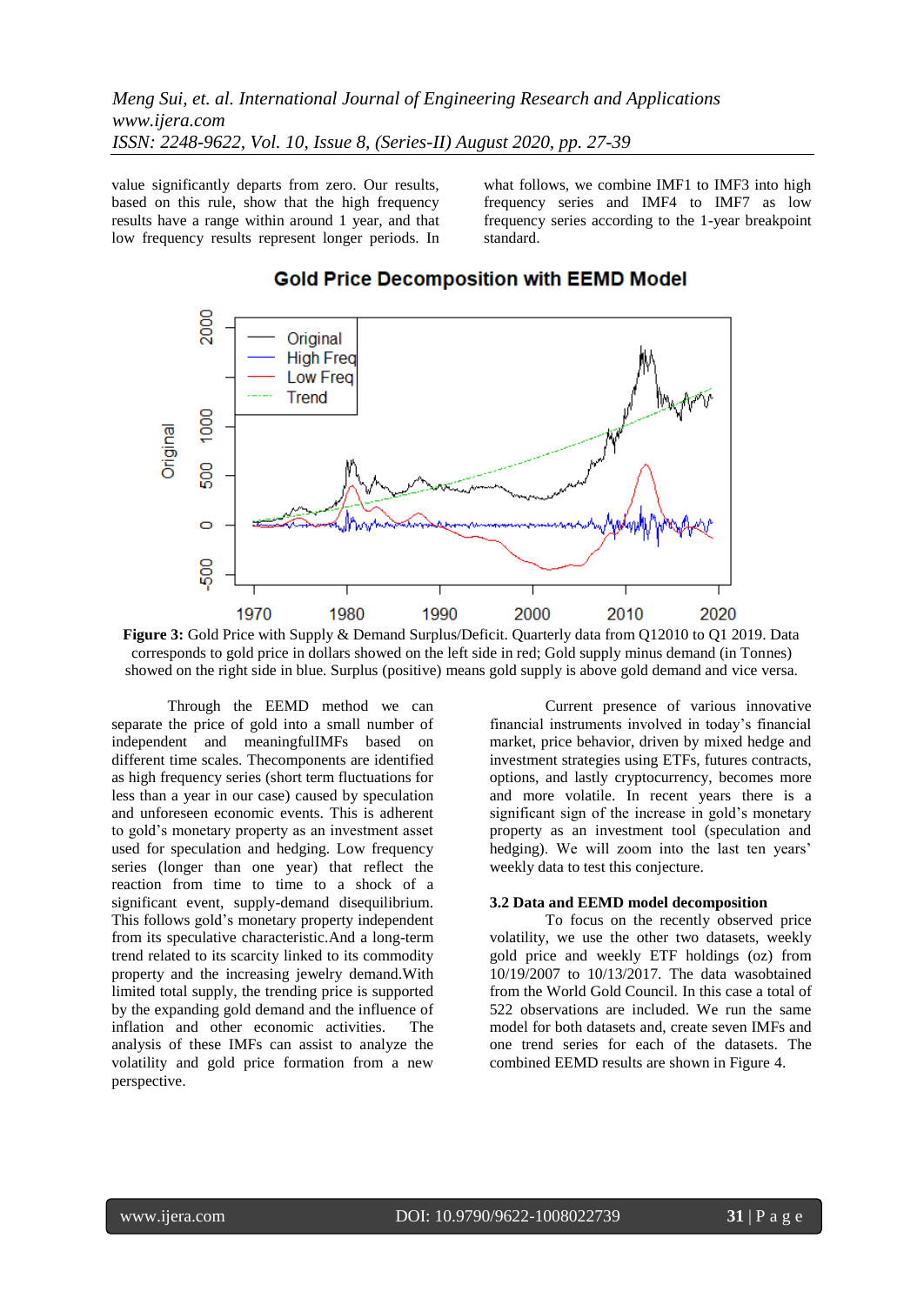

**Figure 4:** Gold Price and ETF holding decomposition with EEMD Model. The blue lines represent the ETF IMFs and the red lines are IMFs for Gold price. We use weekly data from 10/19/2007 to 10/13/2017.

As explained in the previous sections, purchases and sales of ETFs constitute a significant part of gold's demand in terms of its monetary property, as such appears to be driving gold's short-term price movements. High frequency volatility in recent weeks increased amid higher ETF trading volatility. As it is apparent, in the short term, the volatility of gold price and ETFs overlap to some extent. The EEMD results show that the price of gold and ETFs have very similar variations

for IMF1 to IMF2, which mainly represent the high-frequency variations, at a scale of 2.98 to 7.15 weeks.

In this paper, we are also interested in analyzing whether there exists any causality relationship between gold and gold- ETFs holdings. For this, we further performed the granger causality test. The impulse response function (IRF) results are presented in figure 5.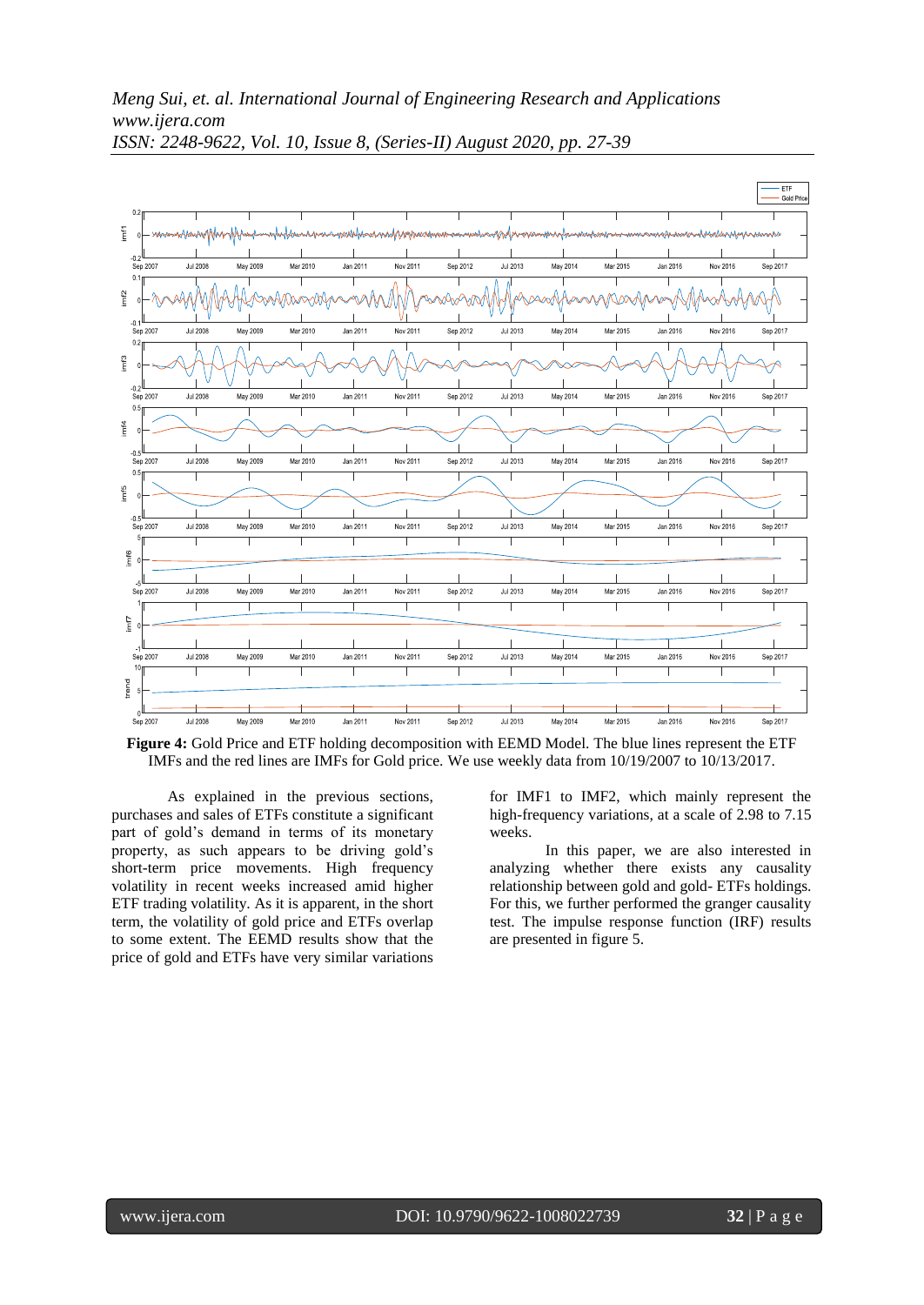

**Figure 5:** Impulse Response Function results. In this figure, Y1 represents the high frequency component of the gold's price in the red dotted line and, Y2 represents the high frequency component of ETF holdings in the blue line.

Figure 5 demonstrates that while the effect of high frequency ETFs on high frequency gold price (bottom left) is negative but not statistically significant; the rest of the IRF showa significant and positive response<sup>7</sup>. In addition, the granger causality test resultimplying a unidirectional causality relationship fromthe price of gold to ETF in high frequency components<sup>8</sup>. While in terms of the low frequency components, gold's price and ETF have a bidirectional granger-causality.This goes in hand with the apparent observed fact that ETFs' traders tend to usemomentum trading strategies to chase short term price movements (high frequency) and,that the volatility change from ETFs volumes flow back to affect gold's price in longer terms (low frequency).

# **IV. FORECASTING RESULTS WITH MLP AND ELM**

The primary goal in this section is to provide a practical implication for including EEMD into price forecasting procedure, aiming to show ifthe EEMD integrated models can providea better(several-steps ahead)forecasting resultswith weekly and monthly data.

We apply two machine learning models, Multi Layer Perceptrons (MLP) and Extreme Learning Machines (ELM) to exam the performance of the prediction model with EEMD approach included. We choose only two approaches because the main point in this paper is to see if EEMD can improve the forecasting accuracy but not to find the best forecasting model (this is left for future research). These two approaches are picked based on the result of Ahmed (2010) paper.

Ahmed (2010) examines the forecasts ofthe 1045 series from the M3 competition. According to his results, MLP generates the best performance regarding to the accuracy indicator among eight other Machine learning models<sup>9</sup>. The

ī

1

**.** 

 $7$ The IRF results for low frequency datasets are available upon request.

<sup>8</sup> For the high frequency datasets, the F-statistic of granger causality test equals to 0.2785 and 0 respectively, meaning that only the high frequency component of gold's price granger cause ETF. While for the low frequency components, the granger causality test equals to 0.0004 and 0.00009 respectively, meaning the low frequency component of gold's price and ETF have a bidirectional granger-causality.

 $\rm{^{9}The}$  paper compares the result from eight different machine learning models: Multi-Layer Perceptron (MLP); Bayesian Neural Network (BNN), Radial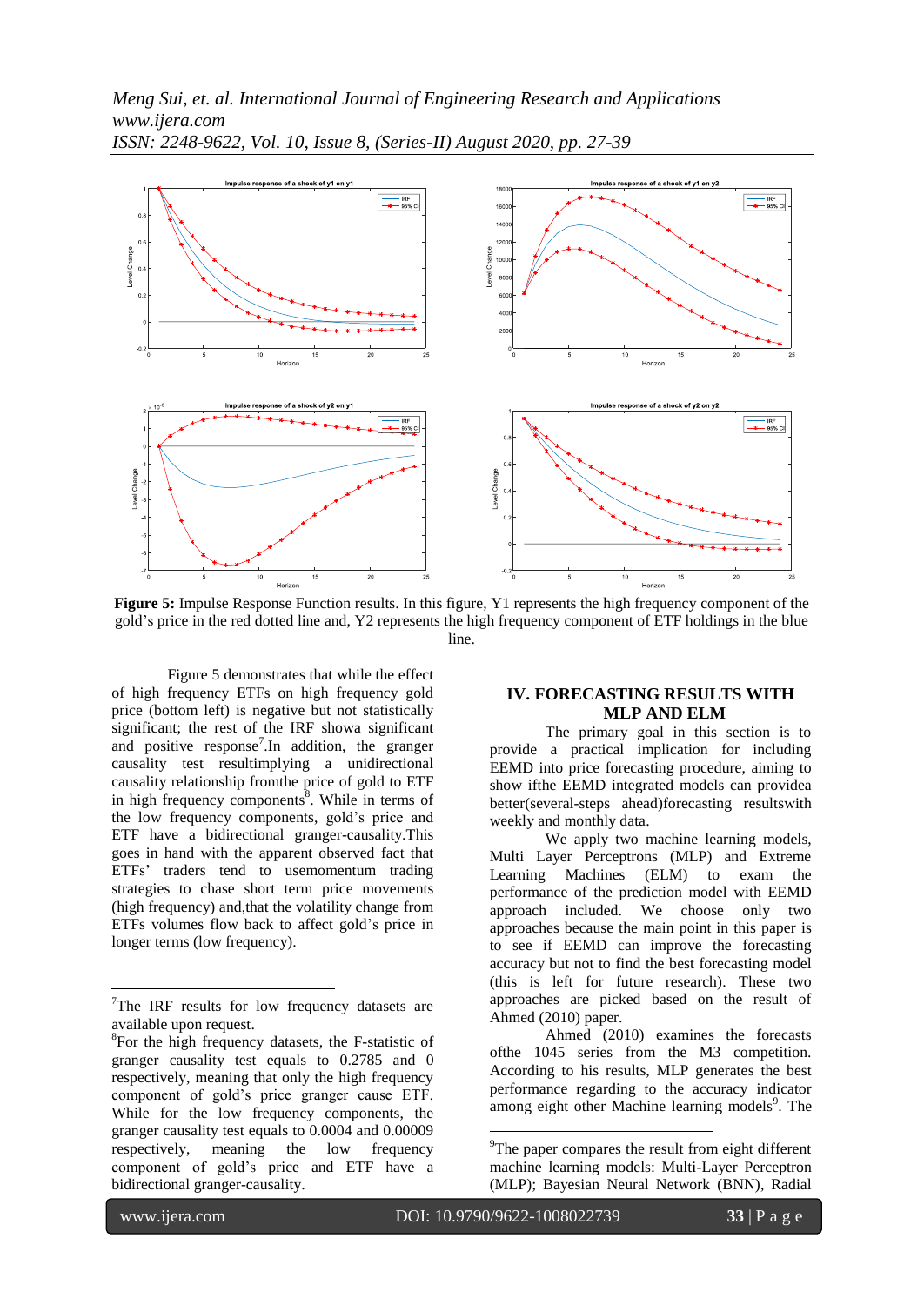sMAPE (%)value for MLP is approximately two digits lower than the others. For this reason, we include the MLP in this paper. Moreover, we add an additional model,namely the Extreme Learning Machines (ELM),which is a rising star in the forecasting areaand can provide a superior solutions than Support Vector Machines (SVM) or Least-square Support Vector Machine (LS-SVM) in regression problems (Huang et al. 2012).ELM is a nonparametric machine learning model with no strong assumptions about the form of the mapping function. Unlike MLP, which assumes a logit mapping function in the process, ELM is free to learn any functional form from the training data.

We apply monthly and weekly data from January 2000 to December 2018, the rolling window for the forecasting period is 3, 6, and 13weeks for weekly data and,3, 6, and 12 months for monthly data. We use data from 2000 to 2003 to train the model, thenthe testing date starts from January 2004 for both monthly and weekly subset data groups. We present the benchmark result as the output from the MLP and ELM model with the original gold price. We then use the same price data to firstly run the EEMD models beforeapplyingthe MLP or ELM model with the same forecasting periodsfor each IMF. We then sum all forecasting results from each IMF to see the differencein forecasting resultswhenthe EEMD modelis included. The results are shown in Table 1.

| Method            |                        | Weekly       |       |        | Monthly      |        |                                                                               |  |
|-------------------|------------------------|--------------|-------|--------|--------------|--------|-------------------------------------------------------------------------------|--|
|                   | <b>Forecast Period</b> | $\mathbf{3}$ | 6     | 13     | $\mathbf{3}$ | 6      | 12                                                                            |  |
|                   | Date Span              |              |       |        |              |        | 1/04 - 12/18 1/04 - 12/18 1/04 - 12/18 1/05 - 12/18 1/05 - 12/18 1/05 - 12/18 |  |
|                   | # of Obs.              | 780          | 780   | 780    | 168          | 168    | 168                                                                           |  |
| MLP - EEMD        | <b>MSE</b>             | 1,223        | 2,662 | 6,381  | 4,339        | 7.089  | 16,711                                                                        |  |
|                   | <b>RMSE</b>            | 34.98        | 51.60 | 79.88  | 65.87        | 84.19  | 129.27                                                                        |  |
|                   | <b>SMAPE</b>           | 2.39         | 3.31  | 5.66   | 4.47         | 5.48   | 9.32                                                                          |  |
|                   | Corr w RealPrice       | 0.99         | 0.98  | 0.97   | 0.95         | 0.92   | 0.89                                                                          |  |
| MLP - Original    | <b>MSE</b>             | 1.674        | 3,109 | 5,702  | 8,176        | 11,794 | 22,286                                                                        |  |
|                   | <b>RMSE</b>            | 40.92        | 55.76 | 75.51  | 90.42        | 108.60 | 149.29                                                                        |  |
|                   | <b>SMAPE</b>           | 2.78         | 3.65  | 5.22   | 5.87         | 7.35   | 9.33                                                                          |  |
|                   | Corr w RealPrice       | 0.99         | 0.99  | 0.98   | 0.97         | 0.95   | 0.92                                                                          |  |
| <b>ELM - EEMD</b> | <b>MSE</b>             | 1,824        | 4,301 | 10,746 | 3,487        | 7,677  | 16,406                                                                        |  |
|                   | <b>RMSE</b>            | 42.71        | 65.58 | 103.66 | 59.05        | 87.62  | 128.08                                                                        |  |
|                   | <b>SMAPE</b>           | 2.99         | 4.48  | 7.74   | 4.20         | 6.00   | 9.37                                                                          |  |
|                   | Corr w RealPrice       | 0.99         | 0.98  | 0.98   | 0.95         | 0.92   | 0.87                                                                          |  |
| ELM - Original    | <b>MSE</b>             | 2,368        | 4,924 | 10,320 | 7,346        | 11,146 | 23,509                                                                        |  |
|                   | RMSE                   | 48.66        | 70.17 | 101.59 | 85.71        | 105.58 | 153.33                                                                        |  |
|                   | <b>SMAPE</b>           | 3.49         | 4.98  | 7.66   | 5.72         | 7.49   | 10.38                                                                         |  |
|                   | Corr w RealPrice       | 0.99         | 0.99  | 0.97   | 0.97         | 0.96   | 0.92                                                                          |  |

**Table 1:** Gold Price Forecasting Result

In this table, we use different rolling periods (3, 6, and 13 weeks or months) to forecast based on MLP and ELM models and, compare the result with the output when EEMD is included.

Overall and in terms of MSE, RMSE, sMAPE,both MLP and ELM model generate much better forecasting results with EEMD included. In our case, MLP outperforms theELM in most of the cases. Up to here, we have reason to believe that it is possible that EEMD could help to smooth out the high frequency noise and to better identify theshort-term price path. We also plot out the ELM weekly results with 13 weeks rolling time window in Figure 5. The red line (ELM with EEMD model included) follows the black line (real price) more closely than the blue line (ELM model only). We further zoom into the year 2009-2015 (Figure 6, right panel) to see if the updated model can capture the short-term trends in most of the cases. We choose this specific period because gold pricesignificantly increases from 2009 to 2011 (uptrend case), stay relatively constant for around 3 years then dramatically decreases (downtrend case) thereafter. It is even more obviousin this graph that the blue line (ELM model only) diverges away from the black line (real price) while the red line (EEMD model plus the ELM model) traces the price trend closely from year to year. MLP displays the same behavior for this period. These discoveries facilitated our assumption that it is amendable and preciseto include the EEMD when it comes to the short-term price trend prediction. More well designed and comprehensive experimental workis guaranteed in the future study.

**.** Basis Functions (RBF); Kernel Regression; K-Nearest Neighbor Regression (KNN); CART Regression Trees, Support Vector Regression (SVR) and Gaussian Processes (GP).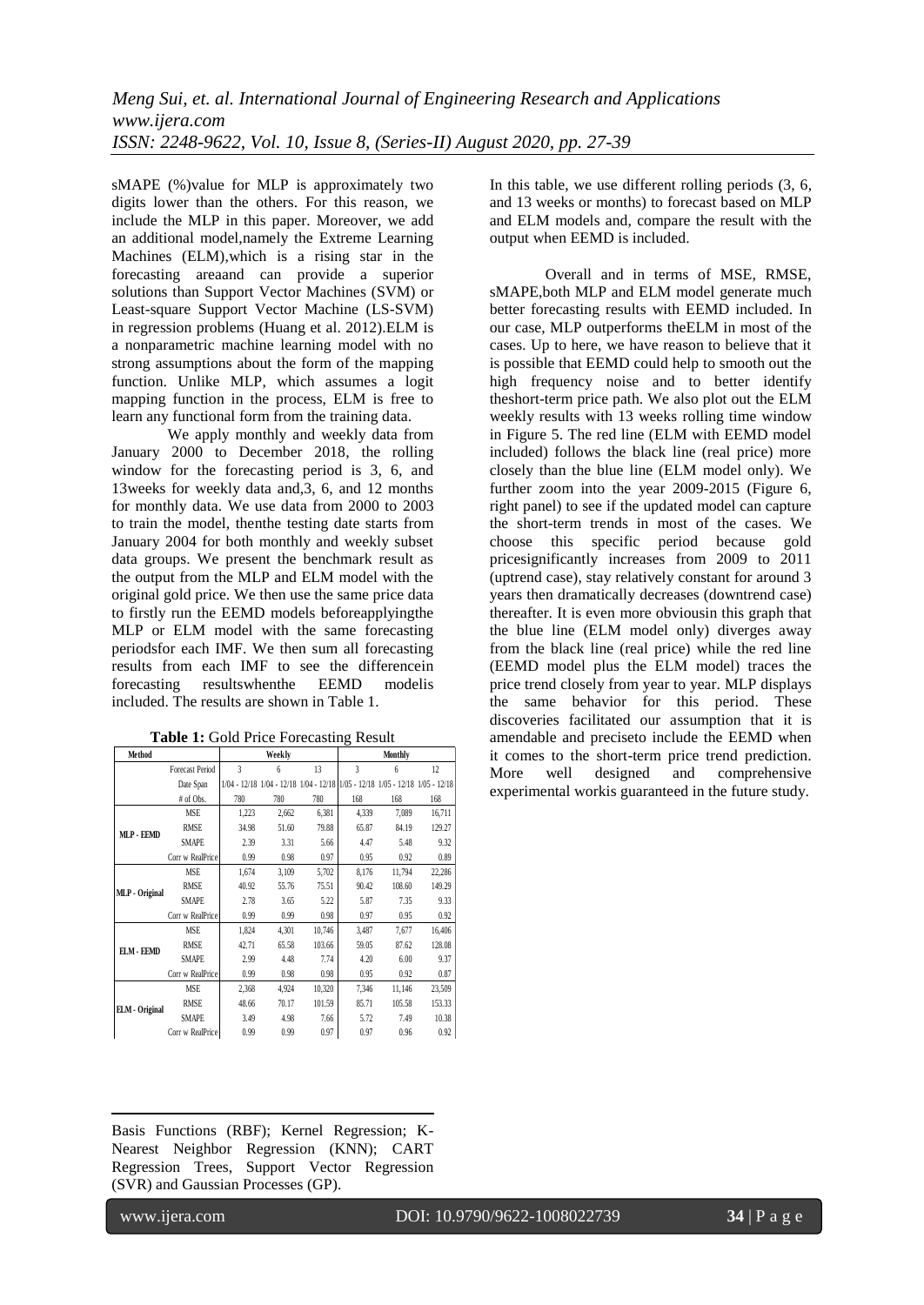

**Figure 6:** Forecasting results. We use monthly data from 2000 to 2018 to test the difference between ELM model and the improvement EEMD model can make in terms of time series forecasting results. The output with the EEMD model included is shown in the red line, the real gold price shows in the black line and the forecasting model (ELM) with no EEMD model result is shown in the blue line.

### **V. TRADING IMPLEMENTATION**

Motivated by the EEMD model, we propose a two-step time series model to forecasting the next period's (daily and intraday) price direction. We make buy, hold or sell decision based on the local minimum (buy) and local maximum (sell) point used in the first step of the EEMD approach. The second step is to use the kernel SVM and Random Forest approach to replicate the model that is close to the EEMD output with 13 technical indicators. Moreover, current studies have employedthe price direction predicting problem as a binary one (buy or sell) based on the change of prices. Our main contribution in this framework is that we include a third potential decision (hold) and amend the price forecasting problem into a multiclassification issue from the simple binary classification.

To train the model, researchers assign buy if the next day's price is higher than the current level and sell vice versa. The problem with this approach is that this can generatemassive meaningless trades which would induce huge transaction costs and potentially damage capital gains. To avoid this situation, in our paper, the trade action is based only on local minimum and maximum theory from EEMD mode. The buy signal is defined as a local minimum point and a sell signal will be generated if it is a maximum point instead. In other cases, we define the point as a hold, meaning we do not do anything at a specific time since the signal is not

clear. In this way, we can eliminate the amount of meaningless trade and reduce the transaction cost albeit miss a few trade opportunities in between.

There is one more benefit we should touch on this specific model we are building; this process sets a limit to the accumulated shares on hold. To be specific, the buy and sell pointsare activated in turns which means that we will not accumulate too many shares at each instant (this is consistent with the two IMF criteria required in the EEMD model). This is very important in high frequency trading, since a sharp price change can rule out all profits within seconds given a large position on hold. In a volatile market like the ones observed in current days, it is more important to adhere to more prudent trading strategies (such as the one we are proposing).Ideally, if our testing result is close to the training model, we can eliminate the volume risk to some extent as well.

To have a better picture of what we are trying to do, we plot a sample with our decision rule. As shown in Figure 7, we will buy when the color of the dot is green (local minimum point) and sell when it is red (local maximum point). If it is blue means we keep our current position and do not trade at that time. The red and green dots appear in sequence means we are eliminating the accumulated shares as mentioned above. Besides, with the hold condition included, we can knock out the unnecessary trade and be more effective, which can simultaneously decrease the transaction fees dramatically.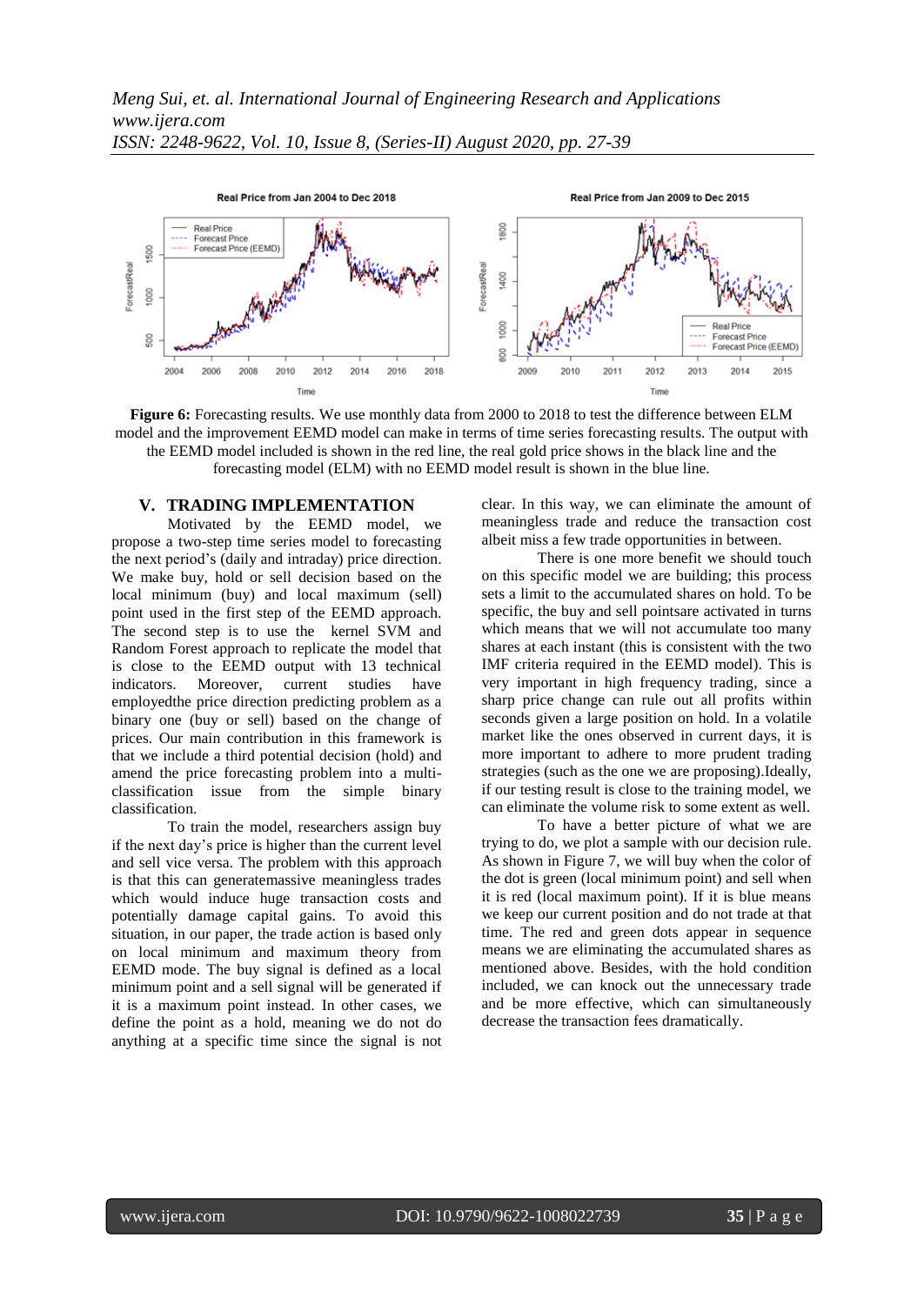

Daily Price from Oct 12, 2018 to May 15, 2019

**Figure 7:** Decision Rule. We use daily data from Oct 12, 2018 to May 15, 2019 to show the trading action with the EEMD model's set up. The green dots represent the buy point, the red dots are for sell, the blue dots mean we should hold our current position and do nothing. The green, red and blue dots are defined from the EEMD model.

We apply two algorithms to build the model,kernel SVM (Support Vector Machine) and Random Forest, then do forecast respectively. We split the dataset into two parts, apply the local minimum and local maximum theory to define the buy, sell and hold points in our sample period, and use 13 technical indicators with kernel SVM and Random Forest approaches to replicate the model with the training dataset. We then use the testing dataset to examine the model output.

In this section, we use daily and intraday(5minutes and 1minute) data to exam the model effects. Our study covers the period of May 12, 2000 to May 15, 2019 (total 4954 observations of daily data); April 16, 2019 to May 14, 2019 (total 5547 observations of 5-minute data; and 26,344 observations of 1-minute data). We train our model with data from May 2000 to July 2015 (daily), April

16 to May 8, 2019 (5 minute and 1 minute) then test the model with data thereafter to see the forecasting results. As mentioned earlier, this training period contains the uptrend, downtrend, and relative constant period which is important to build the model that covers all these scenarios. We use buy and hold strategy as a benchmark, assuming we hold 100 shares in the whole testing period.

To replicate the EEMD model, we apply the widely used short term trend technical indicators since we are only interested in the nextperiod's price direction and not in the long-term one. The technical indicators picked in this paper are: Williams %R, Stochastic momentum, moving average convergence (MACD); Correlation, Change of Correlation. On balance volume (OBV); Relative Strength Index (RSI), Rate of Change (ROC), etc.The model output is shown in Table 2.

| <b>Table 2.</b> Oblit Flice Portcasting Result                       |                  |                  |                |                  |                  |                    |  |  |
|----------------------------------------------------------------------|------------------|------------------|----------------|------------------|------------------|--------------------|--|--|
| <b>Strategy</b>                                                      | <b>EndProfit</b> | <b>MaxProfit</b> | <b>MaxLoss</b> | <b>MaxVolume</b> | <b>MinVolume</b> | <b>SharpeRatio</b> |  |  |
| Daily Data (Beginning price is \$1094.24, ending price is \$1297.29) |                  |                  |                |                  |                  |                    |  |  |
| BuyHold                                                              | 20,305           | 27,209           | (4,314)        | 100              |                  | 0.51               |  |  |
| KernelSVM                                                            | 976.706          | 1,534,608        | (401, 814)     | 13,300           | 100              | 0.51               |  |  |
| <b>RandomForest</b>                                                  | 1,350,116        | 1,752,959        | (142, 426)     | 10,300           | 100              | 0.51               |  |  |
| <b>EEMD</b>                                                          | 351,045          | 351,045          |                | 200              |                  | 11.64              |  |  |
| 5min Data (Beginning price is \$1282.6, ending price is \$1297.15)   |                  |                  |                |                  |                  |                    |  |  |
| BuyHold                                                              | 1.455            | 2,058            | (284)          | 100              |                  | 9.80               |  |  |
| KernelSVM                                                            | 79,866           | 118.199          | (8,924)        | 8,000            |                  | 9.94               |  |  |

**Table 2:** Gold Price Forecasting Result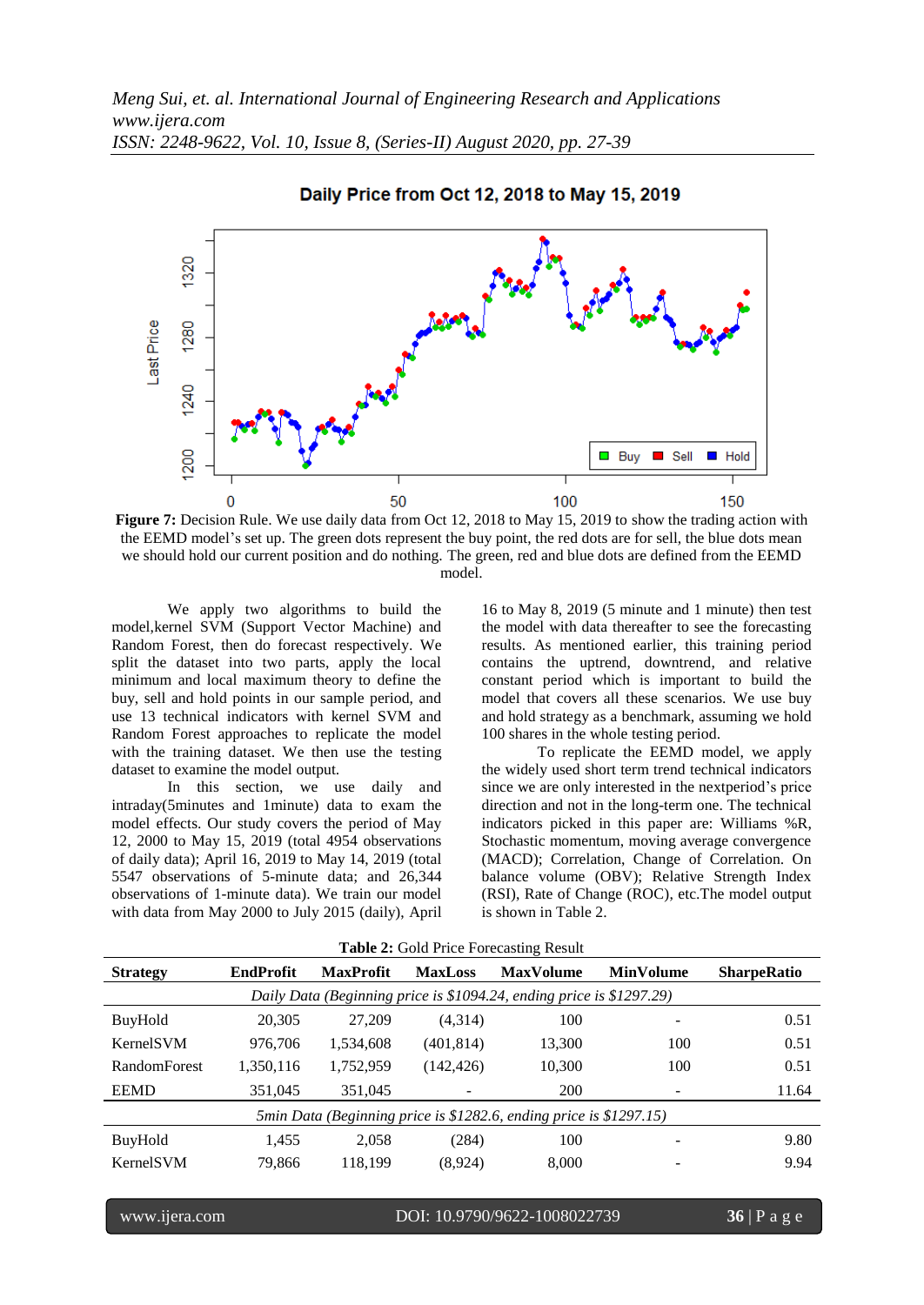*Meng Sui, et. al. International Journal of Engineering Research and Applications www.ijera.com*

| <b>RandomForest</b>                                                        | 104.265 | 140.995 | (9,751)  | 8,500  | (100) | 10.77  |  |  |
|----------------------------------------------------------------------------|---------|---------|----------|--------|-------|--------|--|--|
| <b>EEMD</b>                                                                | 15,334  | 15,334  |          |        | (200) | 181.17 |  |  |
| <i>Imin Data (Beginning price is \$1280.96, ending price is \$1297.02)</i> |         |         |          |        |       |        |  |  |
| BuyHold                                                                    | 1,606   | 2,232   | (38)     | 100    | ۰     | 11.48  |  |  |
| KernelSVM                                                                  | 61,483  | 67.175  | (6,045)  | 4.100  | (400) | 14.77  |  |  |
| <b>RandomForest</b>                                                        | 278,560 | 354,725 | (43,959) | 20,800 | (100) | 11.47  |  |  |
| <b>EEMD</b>                                                                | 33,587  | 33,587  |          | 200    |       | 363.48 |  |  |

*ISSN: 2248-9622, Vol. 10, Issue 8, (Series-II) August 2020, pp. 27-39*

We present the strategies'P&L performance during the sample period. The 2<sup>nd</sup> column shows the ending profit under each strategy. The 3<sup>rd</sup>and 4<sup>th</sup>columns show the maximum and minimum profits we reach within the sample period. We do not hold restrictions for the strategy, if the signal is buy, we then include 100 long shares, decrease 100 shares if the signal is sell. The last two columns show the maximum and minimum volume we reach in this process.

We see from table 2 that all our approaches could generate a better profit than a simple buy and hold strategy even in a bullish period. In addition, EEMD model is the most prudent strategy as it is accumulating the profit gradually and liquidate the shares on hold at a fast speed (the maximum share on hold is no more than 200 shares at any given point of time). KernelSVM generates closer results to the EEMD model for 1min data, and Random Forest performs well in a daily and 5min time interval. Figure 8 shows the P&L fluctuation in a subsample of the period used for daily data.It shows that the EEMD model generates consistent positive returns in this sample period, it can be a compliment model to the buy-hold strategy with lower risk. Random Forest and kernel SVM model follow the price trend periodicallybut generate much higher profit at the end of the period. One possible reason could be that we do not have restrictions on volume on hold.



**Figure 8:** Accumulated P&L with daily data. The accumulated profits from Random Forest are presented in the left axis in black and the Kernel SVM is also in the left axis in blue; the EEMD strategy is presented in the right axis in green and the gold price is in the right axis in red. Wecut out a section of the testing period (July 22, 2015 to May 15, 2019) to show the P&L fluctuations in this picture. Accumulated P&L with intraday data is available upon request.

The experimental results lead to the conclusion that our proposed model can be used in real time tradingas it is likely to yield much better

profit. Our next work is about the improvement of the selection of technical indicators used inbuilding the model to better mimic the EEMD model output.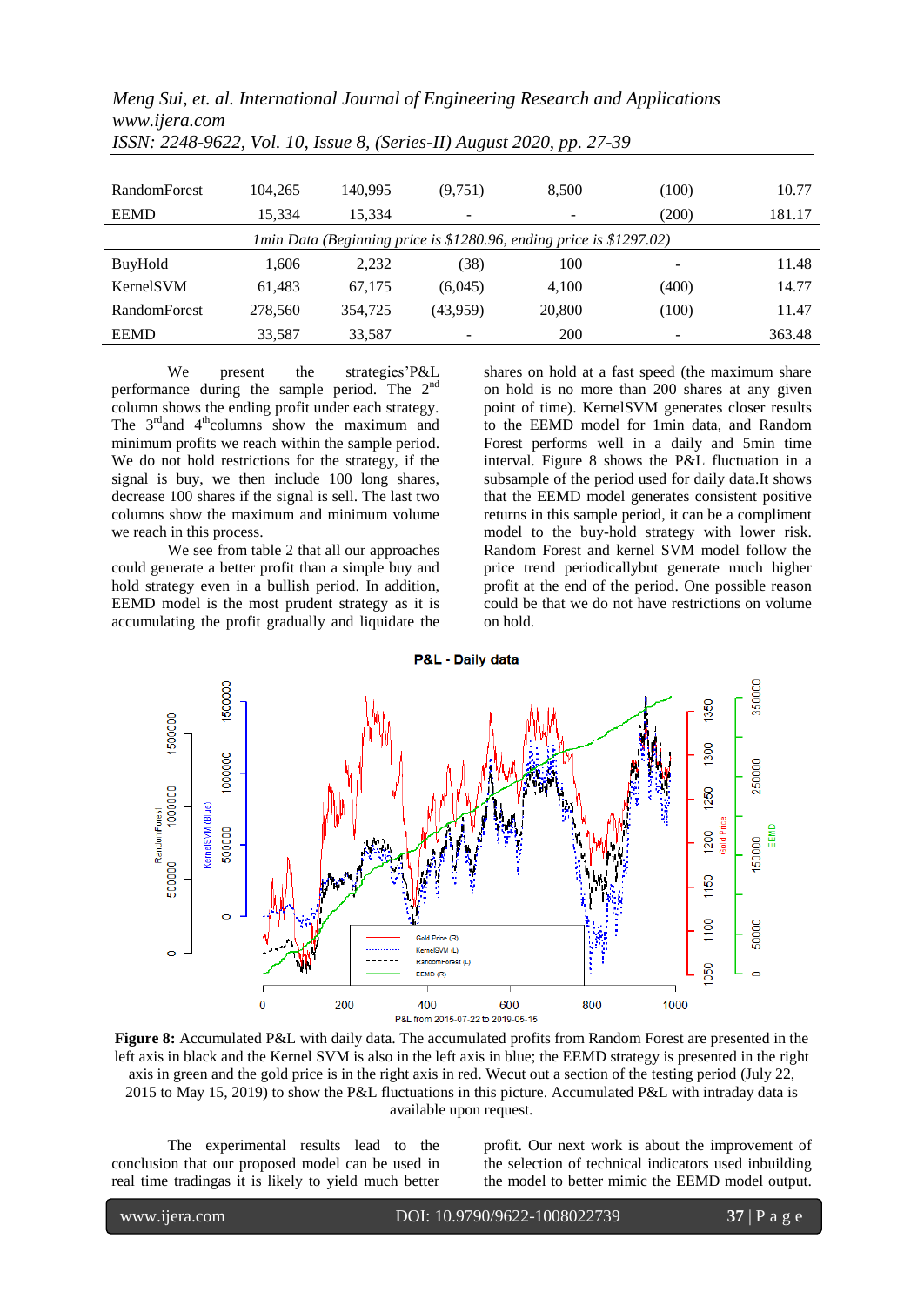Besides, to verify the model, a larger set of data is necessary to analyze and further improve the accuracy of the model output and the expected investment returns.

### **VI. DISCUSSION AND CONCLUSION**

As an alternative currency to fiat currencies, gold is well positioned to benefit from the trend of increased global quantitative easing and rising levels of sovereign debt.Due to gold's intrinsic complexity properties, it is almost impossible to produce a consistently accurateprice forecasting result. In this paper we examine the double nature of gold as a commodity and financial investment with the EEMD model and focus on the model application for data within different time frames.

Based on the EEMD results, we see that the high frequency dataset has no serious impact on the gold price trend,but these eventsaccumulate and gradually become the fundamental impulsion for driving the gold price up in the short run. Given this conclusion, we follow two machine learning models, Extreme Learning Machine (ELM) and Multi Layer Perceptrons (MLP) to obtain severalsteps ahead forecasts with weekly and monthly data, not just the one-step ones as did in most of the papers. We test and prove that the result is more precise with the EEMD model included since all error measurement indicators show with a lower value in this case (smaller value of MSE, RMSE, and SMAPE). Toward the higher frequency data (daily and intraday), we pose the forecasting problem as a direction predicting exercise and introduce the hold condition based on the EEMD model local minimum and local maximum setup. We replicate the EEMD model with 13 short-term trend indicators through Kernel SVM and Random Forest to solve this multi-class classification problem. The experimental results lead to the conclusion that our model can be successfully used as a real-time trading model and generate much higher profit with more efficient trading transactions than a simple buy and hold strategy even in a bullish market.

### **REFERENCE**

- [1]. Adrangi, B., Chatrath, A., & Raffiee, K. (2003). Economic activity, inflation, and hedging: The case of gold and silver investments. Journal of Wealth Management, 6(2), 60–77.
- [2]. Ahmed, N., Atiya, A., Gayar, N.,& El-Shishiny, H. (2010). An Empirical Comparison of Machine Learning Models for Time Series

Forecasting. Econometric Reviews, 29(5– 6):594–621.

- [3]. Aye, G., Gupta, R., Hammoudeh S., & Kim, W.J. (2015). Forecasting the price of gold using dynamic model averaging. International Review of Financial Analysis, 41, 257–266.
- [4]. Baur, D.G., Beckmann, J., Czudaj, R. (2016). A melting pot – Gold price forecasts under model and parameter uncertainty. International Review of Financial Analysis, 48, 282–291.
- [5]. Baur, D., & Lucey, B. (2010). Is gold a hedge or a safe haven? An analysis of stocks, bonds and gold. Financial Review, 45(2), 217-229.
- [6]. Batten, J.A., Ciner, C., Kosedag, A., Lucey, B.M. (2017). Is the price of gold to gold mining stocks asymmetric. Economic Modelling, 60, 402-407.
- [7]. Bertus, M., & Stanhouse, B. (2001). Rational speculative bubbles in the gold futures market: an application of dynamic factor analysis. The Journal of Futures Markets, 21(1), 79-108.
- [8]. Bialkowski, J., Bohl, M.T., Stephan, P.M., & Wisniewski, T.P. (2015). The gold price in times of crisis. International Review of Financial Analysis, 41, 329-339.
- [9]. Bordo, Michael D., and Richard W. Ellson. (1985). A Model of the Classical Gold Standard with Depletion. Journal of Monetary Economics, 16, 109-20.
- [10]. Capie, F., Mills, T. C., Wood, G. (2005). Gold as a hedge against the dollar. J. Int. Financ. Mark. Inst. Money 15(4), 343–352.
- [11]. Dowd, Kevin, and Anthony A. Sampson. (1993). A New Model of the Gold Standard. Canadian Journal of Economics 26, 380-91.
- [12]. Ghosh, D., Levin, E., Macmillan, P., & Wright, R. (2004). Gold as an inflation hedge. Studies in Economics and Finance, 22, 1-25.
- [13]. Homm, U., & Breitung, J. (2012). Testing for speculative bubbles in stockmarkets: A comparison of alternative methods. Journal of Financial Econometrics, 10(1), 198–231.
- [14]. Huang, N. E., Long, S.R., and Shen, Z. (1996). The mechanism for frequency downshift in nonlinear wave evolution. Adv. Appl. Mech., 32, 59–111.
- [15]. Huang, N.E., Shen, Z., Long, S.R., Wu, M.C., Shih, H.H., Zheng, Q., Yen, N., Tung, C.C., Liu, H.H., (1998). The empirical mode decomposition and the Hilbert spectrum for nonlinear and non-stationary time series